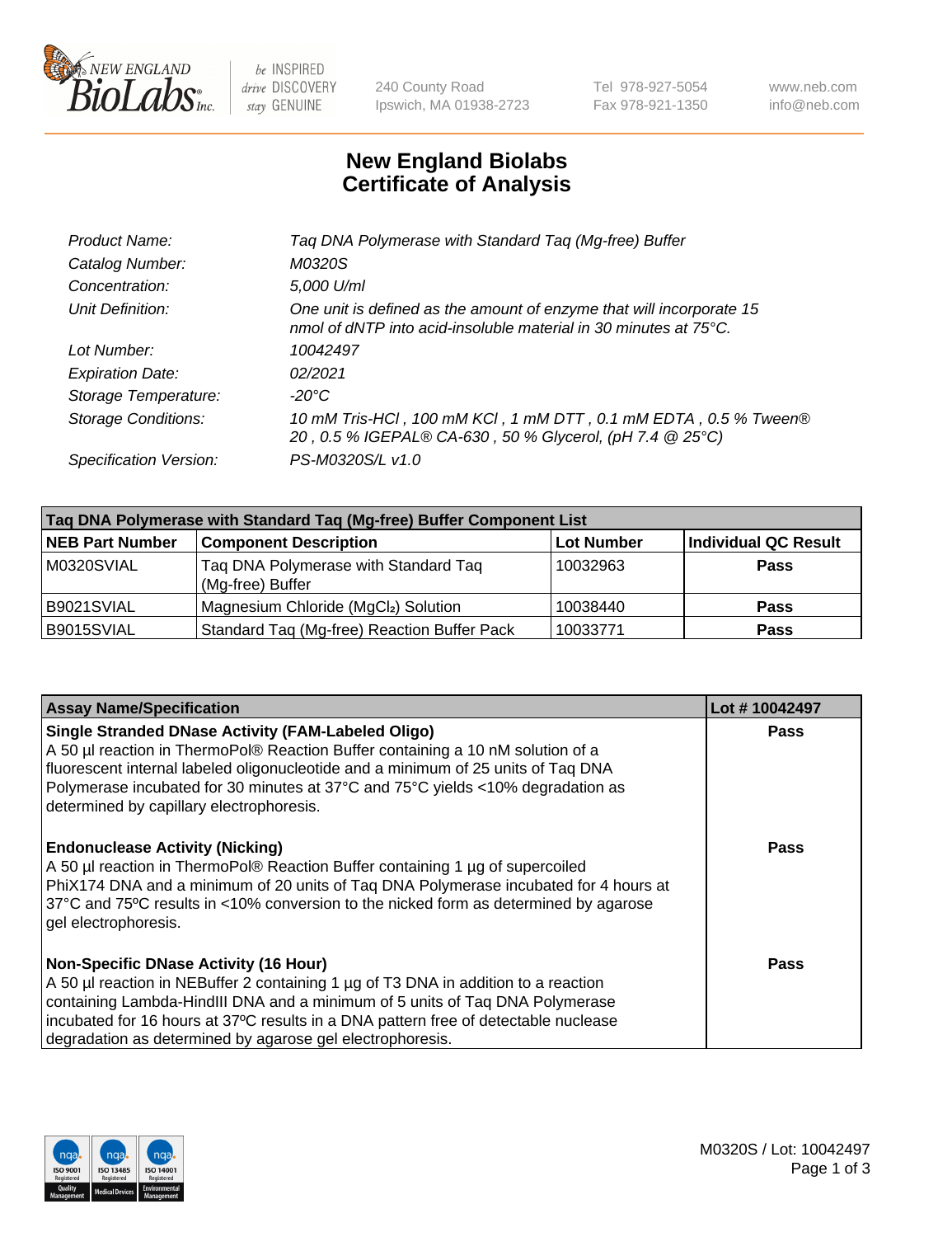

 $be$  INSPIRED drive DISCOVERY stay GENUINE

240 County Road Ipswich, MA 01938-2723 Tel 978-927-5054 Fax 978-921-1350 www.neb.com info@neb.com

| <b>Assay Name/Specification</b>                                                                                                                                                                                                                                                                                                                                                                               | Lot #10042497 |
|---------------------------------------------------------------------------------------------------------------------------------------------------------------------------------------------------------------------------------------------------------------------------------------------------------------------------------------------------------------------------------------------------------------|---------------|
| PCR Amplification (5.0 kb Lambda DNA)<br>A 50 µl reaction in Standard Taq (Mg-free) Reaction Buffer plus 1.5 mM MgCl2 in the<br>presence of 200 µM dNTPs and 0.2 µM primers containing 5 ng Lambda DNA with 1.25<br>units of Taq DNA Polymerase for 25 cycles of PCR amplification results in the<br>expected 5.0 kb product.                                                                                 | Pass          |
| <b>Phosphatase Activity (pNPP)</b><br>A 200 µl reaction in 1M Diethanolamine, pH 9.8, 0.5 mM MgCl2 containing 2.5 mM<br>p-Nitrophenyl Phosphate (pNPP) and a minimum of 100 units Taq DNA Polymerase<br>incubated for 4 hours at 37°C yields <0.0001 unit of alkaline phosphatase activity<br>as determined by spectrophotometric analysis.                                                                   | Pass          |
| <b>Protein Purity Assay (SDS-PAGE)</b><br>Taq DNA Polymerase is ≥ 99% pure as determined by SDS-PAGE analysis using Coomassie<br>Blue detection.                                                                                                                                                                                                                                                              | Pass          |
| qPCR DNA Contamination (E. coli Genomic)<br>A minimum of 5 units of Taq DNA Polymerase is screened for the presence of E. coli<br>genomic DNA using SYBR® Green qPCR with primers specific for the E. coli 16S rRNA<br>locus. Results are quantified using a standard curve generated from purified E. coli<br>genomic DNA. The measured level of E. coli genomic DNA contamination is ≤ 1 E. coli<br>genome. | Pass          |
| <b>RNase Activity (Extended Digestion)</b><br>A 10 µl reaction in NEBuffer 4 containing 40 ng of a 300 base single-stranded RNA<br>and a minimum of 1 µl of Taq DNA Polymerase is incubated at 37°C. After incubation<br>for 16 hours, >90% of the substrate RNA remains intact as determined by gel<br>electrophoresis using fluorescent detection.                                                          | Pass          |

This product has been tested and shown to be in compliance with all specifications.